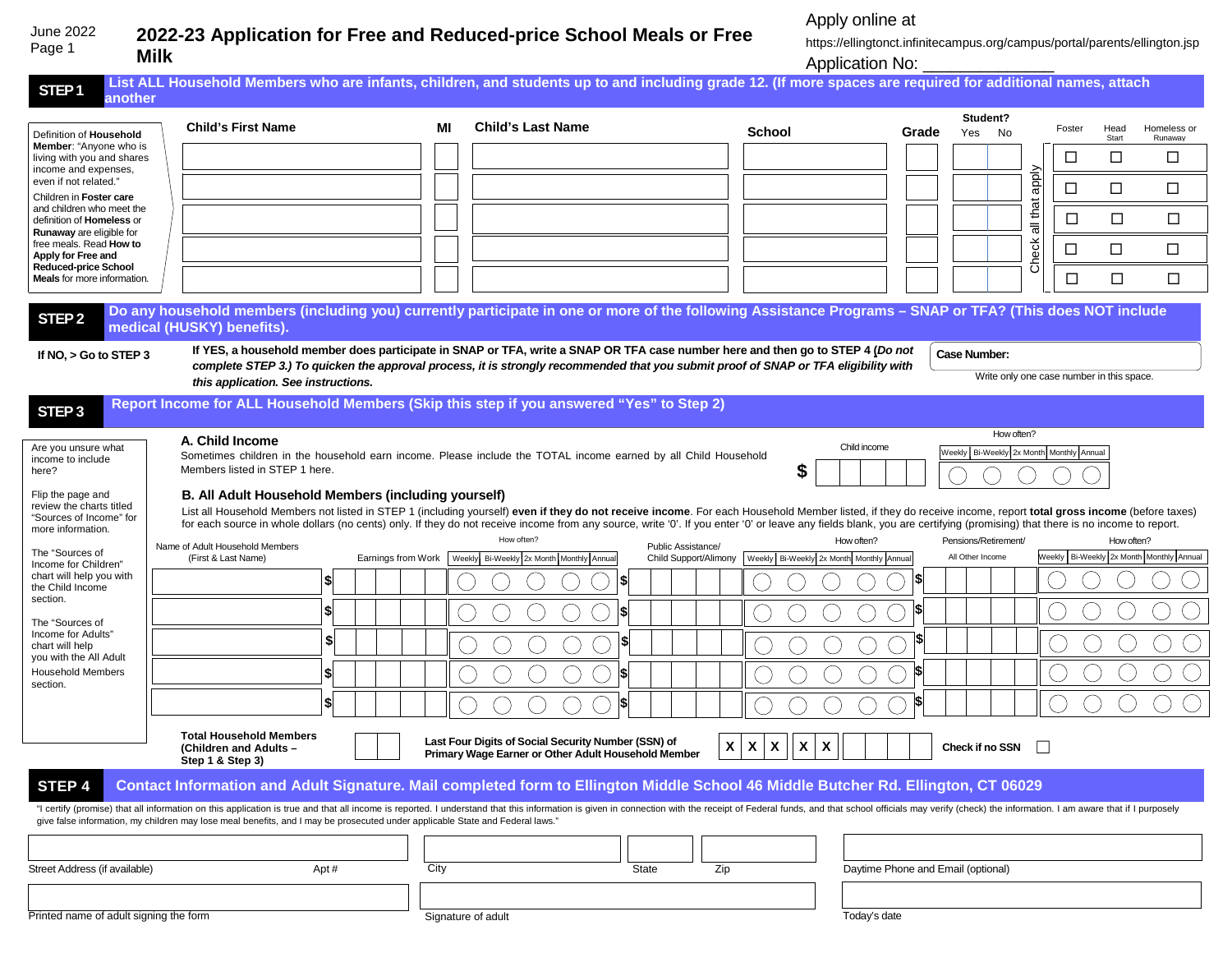## Page 2 **2022-23 Application for Free and Reduced-price School Meals or Free Milk**

|                                                 | Sources of Income for Children                                                                   | <b>Sources of Income for Adults</b>                                                                 |                                                                           |                                                                              |  |  |
|-------------------------------------------------|--------------------------------------------------------------------------------------------------|-----------------------------------------------------------------------------------------------------|---------------------------------------------------------------------------|------------------------------------------------------------------------------|--|--|
| Sources of Child<br>Income                      | Examples                                                                                         | Earnings from Work                                                                                  | Public Assistance/Alimony/<br><b>Child Support</b>                        | Pensions/Retirement/<br>All Other Income                                     |  |  |
| Earnings from work                              | A child has a regular or part-time job where they earn a<br>salary or wages                      | • Gross income for salary, wages, cash<br>-- bonuses                                                | • Unemployment benefits<br>• Worker's compensation                        | • Social Security (including railroad<br>retirement and black lung benefits) |  |  |
| <b>Social Security</b><br>• Disability          | A child is blind or disabled and receives Social Security<br>benefits                            | • Net income from self-employment<br>(farm or business)                                             | • Supplemental Security Income<br>(SSI)                                   | • Private pensions or disability<br>• Regular Income from trusts or          |  |  |
| Payments<br>• Survivor's<br><b>Benefits</b>     | A parent is disabled, retired, or deceased, and their child<br>receives social security benefits | If you are in the U.S. Military:                                                                    | • Cash assistance from state or<br>local government<br>• Alimony payments | estates<br>• Annuities<br>• Investment income                                |  |  |
| Income from<br>persons outside the<br>household | A friend or extended family member regularly gives a child<br>spending money                     | Basic pay and cash bonuses (do NOT<br>include combat pay, FSSA or<br>privatized housing allowances) | • Child support payments<br>• Veteran's benefits<br>• Strike benefits     | • Earned Interest<br>$\bullet$ Rental income<br>• Regular cash payments from |  |  |
| Income from any<br>other source                 | A child receives income from a private pension fund, annuity,<br>or trust                        | • Allowances for off-base housing, food<br>and clothing                                             |                                                                           | outside household                                                            |  |  |
| <b>OPTIONAL</b>                                 | <b>Children's Racial and Ethnic Identities</b>                                                   |                                                                                                     |                                                                           |                                                                              |  |  |

We are required to ask for information about your children's race and ethnicity. This information is important and helps to make sure we are fully serving our community. Responding to this section is optional and does not affect your children's eligibility for free or reduced-price meals.

| <b>Ethnicity</b> (check one): $\Box$ Hispanic or Latino |                                                                                  | $\Box$ Not Hispanic or Latino |              |                                                                                   |              |
|---------------------------------------------------------|----------------------------------------------------------------------------------|-------------------------------|--------------|-----------------------------------------------------------------------------------|--------------|
|                                                         | <b>Race</b> (check one or more): $\Box$ American Indian or Alaskan Native $\Box$ |                               | $\Box$ Asian | $\Box$ Black or African American $\Box$ Native Hawaiian or Other Pacific Islander | $\Box$ White |

The **Richard B. Russell National School Lunch Act** requires the information on this application. You do not have to give the information, but if you do not, we cannot approve your child for free or reduced-price meals. You must include the last four digits of the social security number of the adult household member who signs the application. The last four digits of the social security number is not required when you apply on behalf of a foster child or you list a Supplemental Nutrition Assistance Program (SNAP), Temporary Assistance for Needy Families (TANF) Program or Food Distribution Program on Indian Reservations (FDPIR) case number or other FDPIR identifier for your child or when you indicate that the adult household member signing the application does not have a social security number. We will use your information to determine if your child is eligible for free or reduced-price meals, and for administration and enforcement of the lunch and breakfast programs. We MAY share your eligibility information with education, health, and nutrition programs to help them evaluate, fund, or determine benefits for their programs, auditors for program reviews, and law enforcement officials to help them look into violations of program rules.

In accordance with federal civil rights law and U.S. Department of Agriculture (USDA) civil rights regulations and policies, this institution is prohibited from discriminating on the basis of race, color, national origin, sex (including gender identity and sexual orientation), disability, age, or reprisal or retaliation for prior civil rights activity.

Program information may be made available in languages other than English. Persons with disabilities who require alternative means of communication to obtain program information (e.g., Braille, large print, audiotape, American Sign Language), should contact the responsible state or local agency that administers the program or USDA's TARGET Center at (202) 720-2600 (voice and TTY) or contact USDA through the Federal Relay Service at (800) 877-8339.

To file a program discrimination complaint, a Complainant should complete a Form AD-3027, USDA Program Discrimination Complaint Form which can be obtained online at: [https://www.usda.gov/sites/default/files/documents/USDA-OASCR%20P-](https://www.usda.gov/sites/default/files/documents/USDA-OASCR%20P-Complaint-Form-0508-0002-508-11-28-17Fax2Mail.pdf)[Complaint-Form-0508-0002-508-11-28-17Fax2Mail.pdf,](https://www.usda.gov/sites/default/files/documents/USDA-OASCR%20P-Complaint-Form-0508-0002-508-11-28-17Fax2Mail.pdf) from any USDA office, by calling (866) 632-9992, or by writing a letter addressed to USDA. The letter must contain the complainant's name, address, telephone number, and a written description of the alleged discriminatory action in sufficient detail to inform the Assistant Secretary for Civil Rights (ASCR) about the nature and date of an alleged civil rights violation. The completed AD-3027 form or letter must be submitted to USDA by:

1. **mail:** U.S. Department of Agriculture Office of the Assistant Secretary for Civil Rights 1400 Independence Avenue, SW Washington, D.C. 20250-9410; or

2. **fax:** (833) 256-1665 or (202) 690-7442; or email: [program.intake@usda.gov](http://mailto:program.intake@usda.gov/)

This institution is an equal opportunity provider.

|                                                                                                                                                                                                                                                                                                            | School Use Only - Do Not Write Below This Line |  |                               |       |                                |           |  |
|------------------------------------------------------------------------------------------------------------------------------------------------------------------------------------------------------------------------------------------------------------------------------------------------------------|------------------------------------------------|--|-------------------------------|-------|--------------------------------|-----------|--|
| The Determining Official (DO) for the school/district MUST complete this section. (Only convert to annual income if there are different frequencies of income listed in Step 3.)<br>Annual Income Conversion: Weekly X 52 $\bullet$ Every 2 weeks X 26 $\bullet$ Twice a Month X 24 $\bullet$ Monthly X 12 |                                                |  |                               |       |                                |           |  |
| Directly Certified (DC) based on the State DC List as eligible for: $\square$ SNAP $\square$ TFA $\square$ OT $\square$ FM (Free Medicaid) $\square$ RM (Reduced Medicaid). Date Certified on DC List:                                                                                                     |                                                |  |                               |       |                                |           |  |
| $\Box$ Foster Child $\Box$ Head Start $\Box$ Confirmed Homeless or Runaway<br>SNAP/TFA Household providing proof (must be confirmed by DO) of a handwritten case number                                                                                                                                    |                                                |  |                               |       |                                |           |  |
| $\Box$ Income Household: Total household income:                                                                                                                                                                                                                                                           | per                                            |  | Household Size: New York 1999 |       | <b>ERROR PRONE?</b> $\Box$ YES | $\Box$ NO |  |
| Application approved for: $\Box$ Free Meals                                                                                                                                                                                                                                                                | $\Box$ Reduced-price Meals                     |  | Application Denied            |       |                                |           |  |
| Date Notice Sent:                                                                                                                                                                                                                                                                                          |                                                |  |                               | Date: |                                |           |  |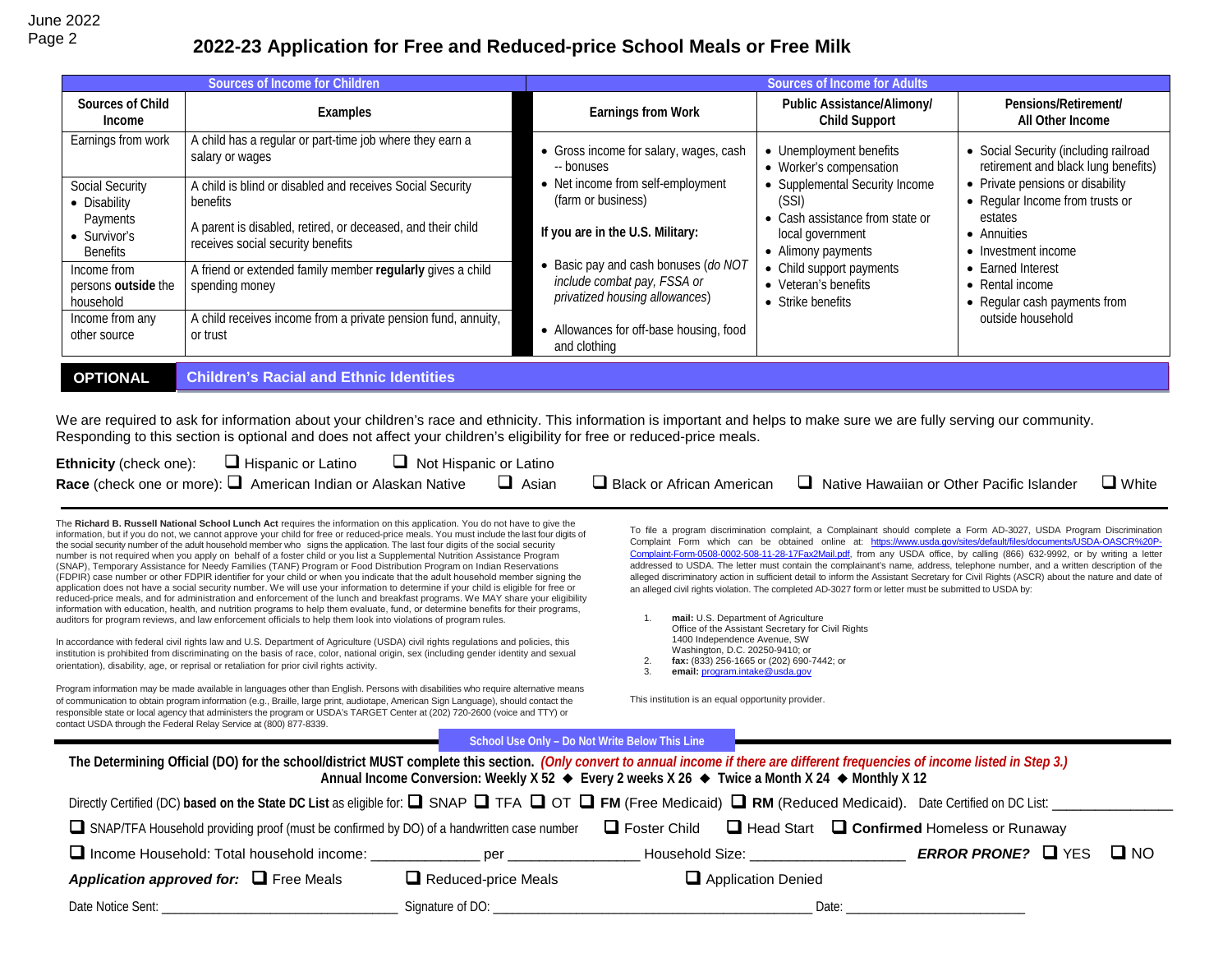## Page 3 **How to Apply for Free and Reduced-price School Meals**

Please use these instructions to help you fill out the application for free or reduced-price school meals. You only need to submit one application per household, *even if your children attend more than one school in Ellington Public Schools*. The application must be filled out completely to certify your children for free or reduced-price school meals. Please follow these instructions in order! Each step of the instructions is the same as the steps on the application. If at any time you are not sure what to do next, please contact the Ellington Public Schools Determining Official at [foodservice@ellingtonschools.net](mailto:foodservice@ellingtonschools.net) or by calling 860-896-2339 x301.

## **PLEASE USE A PEN (NOT A PENCIL) WHEN FILLING OUT THE APPLICATION AND DO YOUR BEST TO PRINT CLEARLY.**

| Step 1: List all household members who are infants, children, and students up to and including grade 12                                                                                    |                                                                                                                                                       |                                                                                                                                                                              |                                          |  |  |  |  |
|--------------------------------------------------------------------------------------------------------------------------------------------------------------------------------------------|-------------------------------------------------------------------------------------------------------------------------------------------------------|------------------------------------------------------------------------------------------------------------------------------------------------------------------------------|------------------------------------------|--|--|--|--|
|                                                                                                                                                                                            | Tell us how many infants, children, and school students live in your household. They do NOT have to be related to you to be a part of your household. |                                                                                                                                                                              |                                          |  |  |  |  |
|                                                                                                                                                                                            | Who should I list here? When filling out this section, please include ALL members in your household who are:                                          |                                                                                                                                                                              |                                          |  |  |  |  |
| • Children age 18 or under AND are supported with the household's income;                                                                                                                  |                                                                                                                                                       |                                                                                                                                                                              |                                          |  |  |  |  |
|                                                                                                                                                                                            | • In your care under a foster arrangement, or qualify as homeless or runaway youth;                                                                   |                                                                                                                                                                              |                                          |  |  |  |  |
| • Students attending Ellington Public Schools regardless of age.                                                                                                                           |                                                                                                                                                       |                                                                                                                                                                              |                                          |  |  |  |  |
| A) List each child's name. Print each                                                                                                                                                      | B) Is the child a student in the district?                                                                                                            | C) Do you have any foster children? If any children listed are                                                                                                               | D) Are any children homeless, runaway    |  |  |  |  |
| child's name. Use one line of the                                                                                                                                                          | List the name of the school, the grade                                                                                                                | foster children, mark the "Foster Child" box next to the                                                                                                                     | or in a Head Start Program? If you       |  |  |  |  |
| application for each child. When                                                                                                                                                           | and mark "Yes" or "No" under the                                                                                                                      | child's name. If you are ONLY applying for foster children,                                                                                                                  | believe any child listed in this section |  |  |  |  |
| printing names, please print clearly. If                                                                                                                                                   | column titled "Student" to tell us which                                                                                                              | after finishing STEP 1, go to STEP 4.                                                                                                                                        | meets this description, mark the "Head   |  |  |  |  |
| there are more children present than                                                                                                                                                       | children attend school in the district. If                                                                                                            | Foster children who live with you may count as members of                                                                                                                    | Start or Homeless/Runaway" box next to   |  |  |  |  |
| lines on the application, attach a second                                                                                                                                                  | you marked "Yes," write the grade level<br>of the student in the "Grade" column.                                                                      | your household and should be listed on your application. If                                                                                                                  | the child's name and complete all steps  |  |  |  |  |
| piece of paper with all required<br>information for the additional children.                                                                                                               |                                                                                                                                                       | you are applying for both foster and non-foster children, go<br>to step 3.                                                                                                   | of the application.                      |  |  |  |  |
|                                                                                                                                                                                            |                                                                                                                                                       |                                                                                                                                                                              |                                          |  |  |  |  |
| Step 2: Do any household members currently participate in SNAP or TFA?                                                                                                                     |                                                                                                                                                       |                                                                                                                                                                              |                                          |  |  |  |  |
|                                                                                                                                                                                            |                                                                                                                                                       | If anyone in your household (including you) currently participates in one or more of the assistance programs listed below, your children are eligible for free school meals: |                                          |  |  |  |  |
| The Supplemental Nutrition Assistance Program (SNAP)                                                                                                                                       |                                                                                                                                                       |                                                                                                                                                                              |                                          |  |  |  |  |
| Temporary Family Assistance (TFA)                                                                                                                                                          |                                                                                                                                                       |                                                                                                                                                                              |                                          |  |  |  |  |
| B) If anyone in your household participates in any of the above listed programs:<br>A) If no one in your household                                                                         |                                                                                                                                                       |                                                                                                                                                                              |                                          |  |  |  |  |
| participates in any of the above listed<br>• Write a case number for SNAP or TFA. You only need to provide one case number. If you participate in one of these programs and do not know    |                                                                                                                                                       |                                                                                                                                                                              |                                          |  |  |  |  |
|                                                                                                                                                                                            | your case number, contact your DSS social worker.<br>programs:                                                                                        |                                                                                                                                                                              |                                          |  |  |  |  |
| Note: Do not use a HUSKY Medical Benefits number since this number is not a SNAP or TFA case number. It is also recommended (but not<br>• Leave STEP 2 blank and go to STEP                |                                                                                                                                                       |                                                                                                                                                                              |                                          |  |  |  |  |
| required) that you submit proof of this SNAP or TFA case number when you submit the application for processing. Proof does NOT include a<br>3.                                             |                                                                                                                                                       |                                                                                                                                                                              |                                          |  |  |  |  |
|                                                                                                                                                                                            | copy of the CONNECT card.<br>• Go to STEP 4.                                                                                                          |                                                                                                                                                                              |                                          |  |  |  |  |
|                                                                                                                                                                                            |                                                                                                                                                       |                                                                                                                                                                              |                                          |  |  |  |  |
| Step 3: Report income for all household members                                                                                                                                            |                                                                                                                                                       |                                                                                                                                                                              |                                          |  |  |  |  |
| How do I report my income?                                                                                                                                                                 |                                                                                                                                                       |                                                                                                                                                                              |                                          |  |  |  |  |
| . Use the charts titled "Sources of Income for Children" and "Sources of Income for Adult," printed on the back side of the application form, to determine if your household has income to |                                                                                                                                                       |                                                                                                                                                                              |                                          |  |  |  |  |
| report.                                                                                                                                                                                    |                                                                                                                                                       |                                                                                                                                                                              |                                          |  |  |  |  |

- Report all amounts in GROSS INCOME ONLY. Report all income in whole dollars. Do not include cents.
	- o Gross income is the total income received before taxes.
	- o Many people think of income as the amount they "take home" and not the total "gross" amount. Make sure that the income you report on this application has NOT been reduced to pay for taxes, insurance premiums, or any other amounts taken from your pay.
- Write a "0" in any fields where there is no income to report. Any income fields left empty or blank will also be counted as a zero. If you write '0' or leave any fields blank, you are certifying (promising) that there is no income to report. If local officials suspect that your household income was reported incorrectly, your application will be investigated.
- Mark how often each type of income is received using the check boxes to the right of each field.